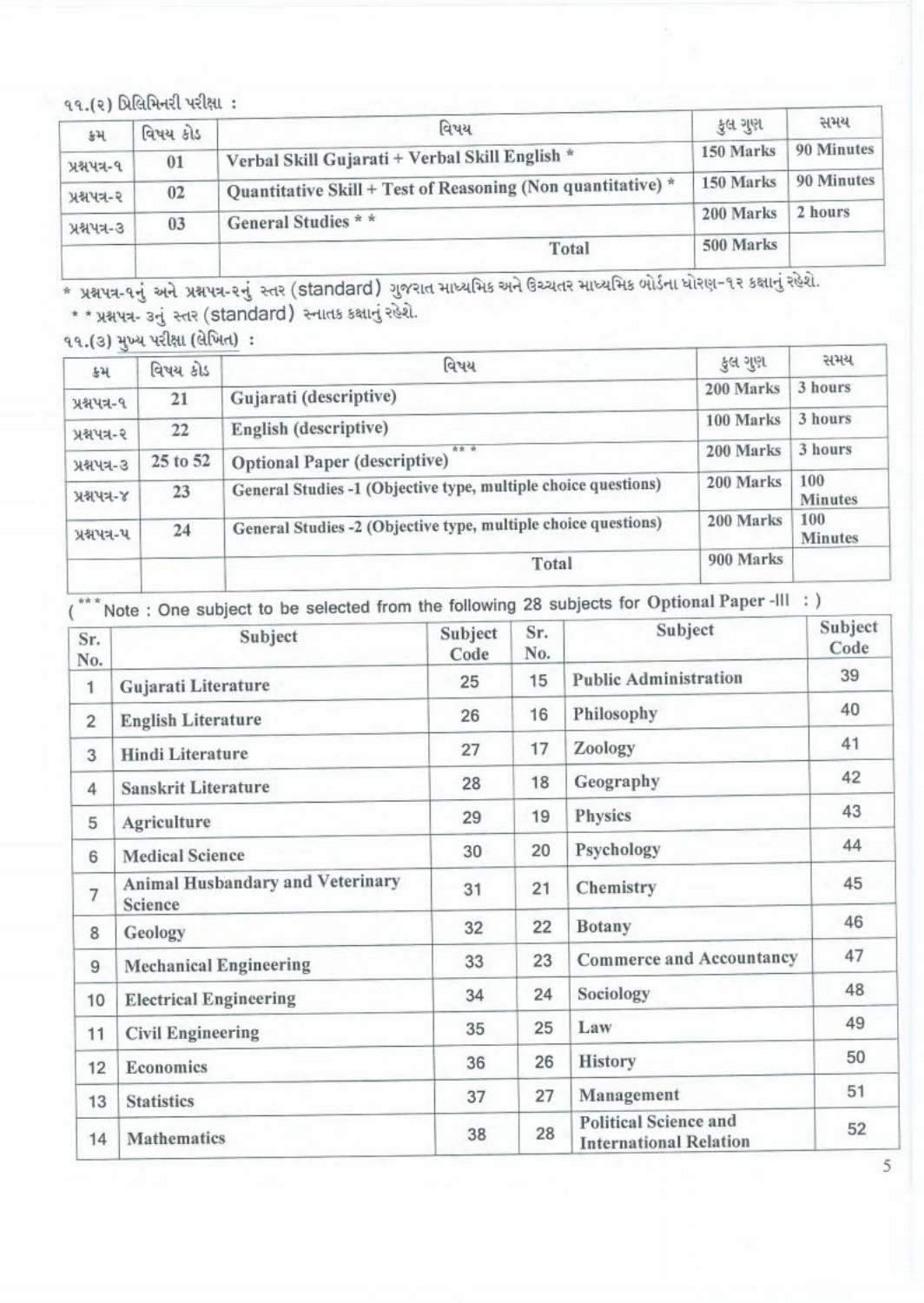## **SUBJECT CODE: 01 (Preliminary Examination/ પ્રિલિમિનરી પરીક્ષા)** <u> PAPER – I : વિષય: ગુજરાતી વર્બલ સ્ક્રીલ</u>

Ȣુલ Ȥણુ **:** ૭૫સમય **: 45** િમિનટ

- (૧) ગČાથ˴હણ ½ (Comprehension)
- (૨) કફેવતી (Proverbs)
- (૩) Įઢ̆યોગો (Idioms)
- (૪) સમાનાર્થી શબ્દો (Synonyms)
- (૫) િવĮƚધાથ શƞદો (Opposite words/Antonyms)
- (૬) જોડણી (Spelling)
- (૭) અલંકાર (Figure of speech)
- (૮) સમાસ
- (૯) શબ્દસમુહો માટે સામાસિક કે પારિભાષિક શબ્દો
- ૧૦) સિધં જોડો અનેછોડો
- (૧૧) છદં
- (૧૨) વાક્ય શુધ્ધિ
- (૧૩) સાફિત્યકાર અને ફૃતિ / ગ્રંથ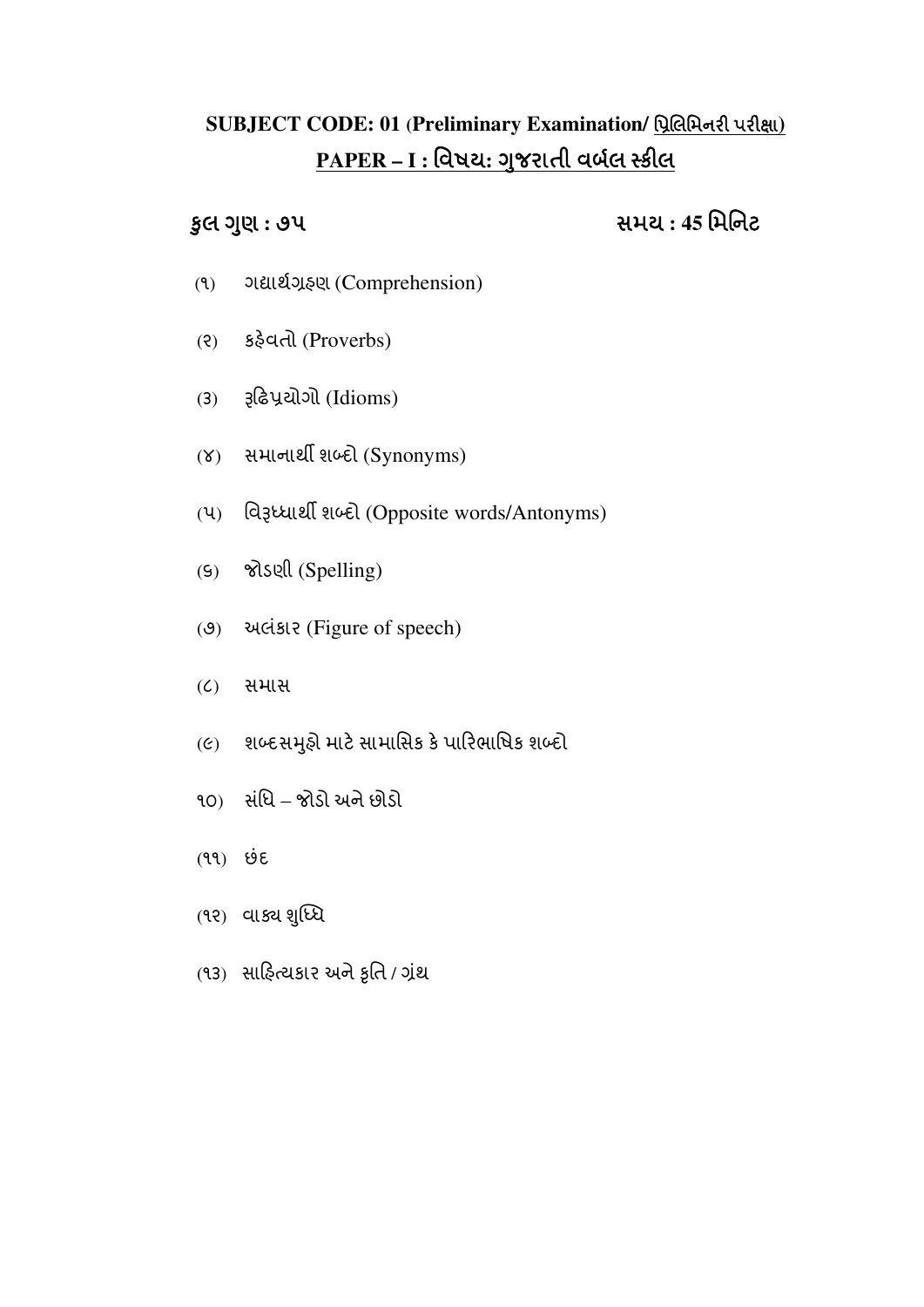## **SUBJECT CODE: 01 (Preliminary Examination/ પ્રિલિમિનરી પરીક્ષા) PAPER – I : English**

#### **Total Marks: 75 Duration: 45 Minutes**

#### **I. Grammar and Usage**

- Article, pronoun, adjective, preposition, conjunction and questions tag
- Verb and tense; agreement between subject and verb; gerund, participle
- Modal auxiliaries; usage of can, may, could, should, etc.
- Use of some, many, any, few, a little, since and for
- Active and passive voice
- Degrees of adjectives
- Common errors of usage

Candidate's proficiency will be tested by questions on detection of errors in usage, or selection of grammatically correct sentence from a set of four alternative constructions or similar design considered appropriate.

### **II. Verbal Skills and Word Power**

- Vocabulary
- Idioms and common phrases
- Spellings
- Homonyms, synonyms and antonyms, commonly confused words

Candidate's skill set may be tested by direct questions on synonyms and antonyms or bye the task of completing one or more sentences where some words may be omitted by design. Word analogies may also be used to test skill in the area.

### **III. Comprehension**

 Reading Comprehension of Standard English passages of general interest is tested by means of main idea, factual, exceptions, assumption, inference and further application questions – just to mention some familiar types.

 The candidate may be asked to contrast and compare statements of different positions on the same subject. The candidate may be asked to reassemble small passages from given sentences in a jumbled sequence.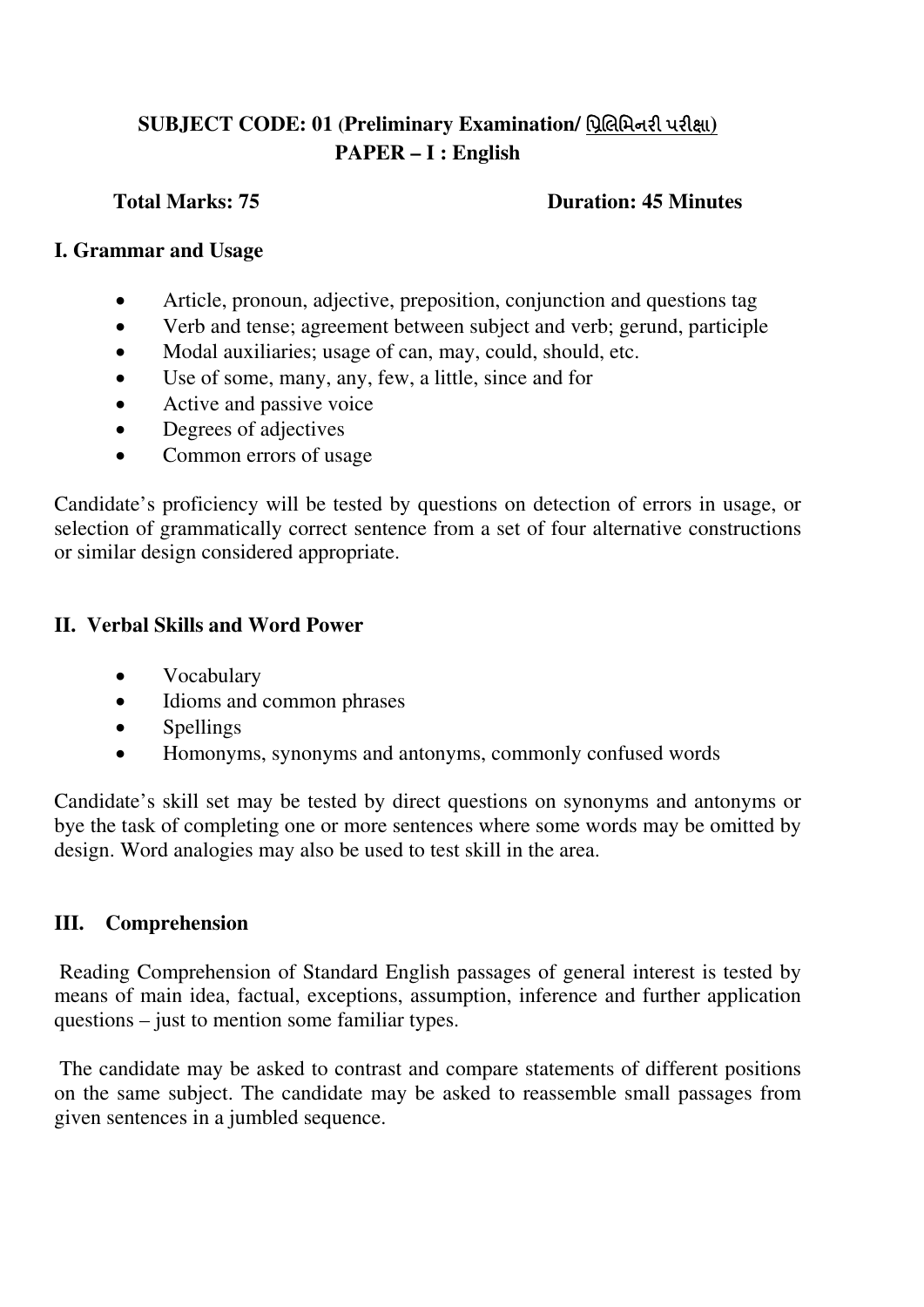## **SUBJECT CODE: 02 (Preliminary Examination/ પ્રિલિમિનરી પરીક્ષા)** PAPER – II : તાર્કિક કસોટી (GUJARATI MEDIUM)

ȺƉુયƗવેસƉં યાƗમક નહ તેɂુતક½શાĘ( Reasoning mainly Non–Quantitative)

#### **Total Marks: 75 MARKS Duration: 45 Minutes**

- ૧ ચિત્રાત્મક તર્ક ( અરીસામાં અને પાણીમાં પડતાં પ્રતિબિંબ, આકૃતિની પસંદગી, અનુરૃપતા દર્શાવતા પશ્ર્નો)
- ૨ તર્કમાં ભુમિતિની સૂઝ ( આકૃતિઓની ગણના, બિનસંખ્યાત્મક ચાર્ટનું અર્થધટન, ઢોળાવ અથવા આડી રેખા લ્રારા અર્થ ધટન )
- 3 સંકેત ( Coding ) અને તેનો ઉકેલ ( Decoding )
- ૪ તર્કશાસ્ત્રની ભૂમિકા (Assumptions, Premises and Conclusions) ( ધારણા, વિધાન અને તારણ)
- ૫ વેન આકૃતિઓ અને અનુમેય (Syllogism)ની સમસ્યા અનુમેયના નિયમો , વિરોધાભાસ
- ૬ સત્યનું કોષ્ટક જોડાણ (Conjunction) અને શરતો (Conditions) નું અર્થધટન.
- ૭ સત્યની માત્રા, યોગ્ય કાર્યવાફી (Degree of Truth, Courses of Action)
- $c$  િવિવિધ પરિસ્થિતિમાં ઉકેલ ( Analytical Reasoning ) જુથ પસંદગી, બેઠક વ્યવસ્થા, અનુસુચિ વ.ની પસંદગીનો સમાવેશ થતી હોય તેવી રમતો .
- ૯ ગુણધર્મો શોધવાનો પ્રશ્ર્નો
- ૧૦ પ્રમાણ (Magnitude) ની તુલના
- ૧૧ દિશા વિષયક પશ્ર્નો
- ૧૨ કુટુંબ વિષયક પ્રશ્ર્નો

## િવવેચનાƗમક તક½ **:**

- ૧૩ કાર્ય અને કારણ · વિવેચનાત્મક તર્કનો પાયો
- ૧૪ તાર્કિક ભૂલો : અતાર્કિક દલીલોની ઓળખ
- ૧૫ વિવેચનાત્મક તર્ક દ્વારા પશ્ર્નોના ઉકેલ

## તક½બć િનણ½ય લેવાની ëમતા **:**

- ૧૬ વિશિષ્ટ પરિસ્થિતિમાં નિર્ણયો લેવાની ક્ષમતા
- ૧૭ સનદી સેવામાં નિર્ણય લેવાની ક્ષમતા
- ૧૮ સશાસન અને ડહાપણભર્યા નિર્ણયો લેવાની સ્ઝ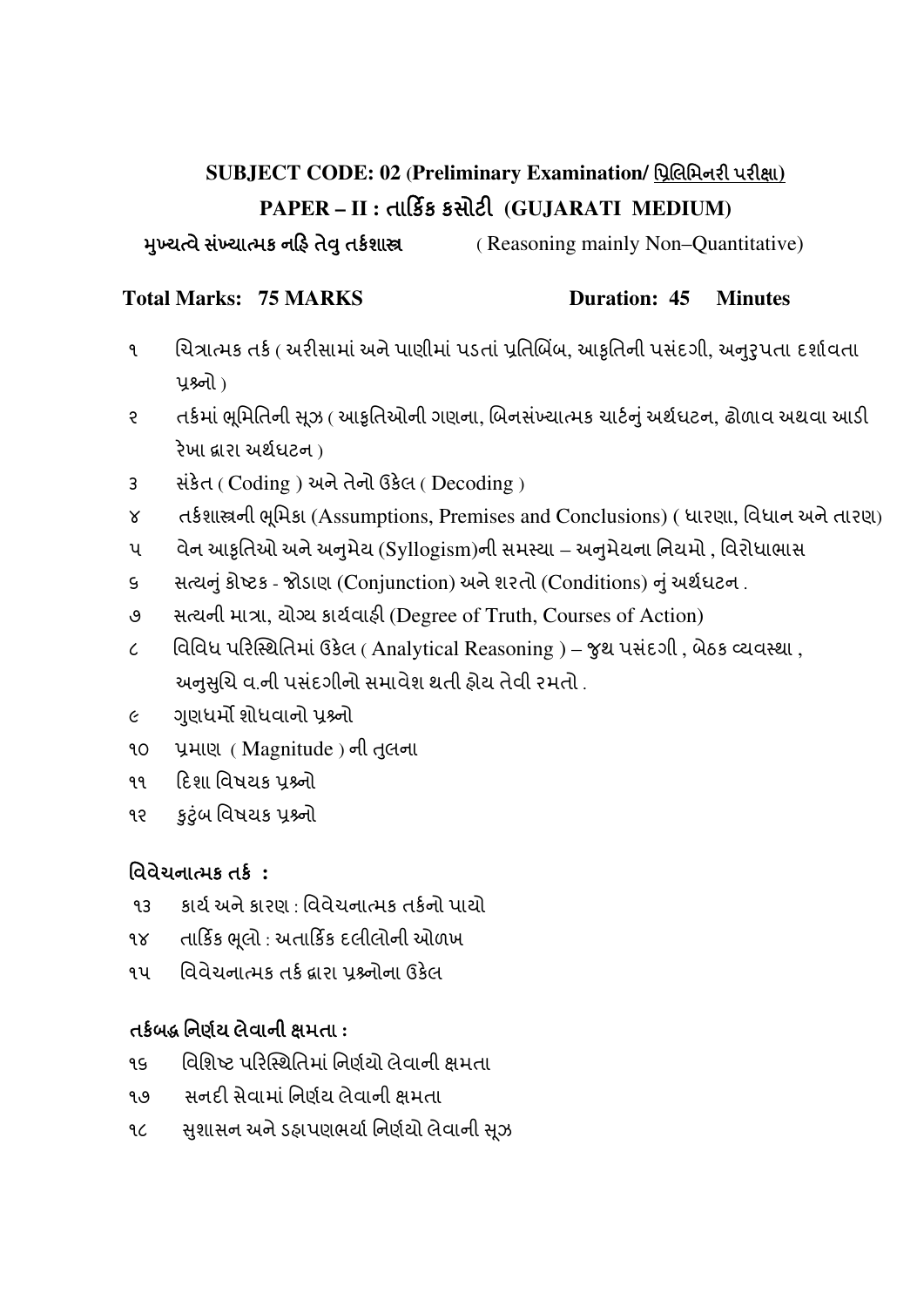### **SUBJECT CODE: 02 (Preliminary Examination/ પ્રિલિમિનરી પરીક્ષા)**

### **PAPER - II : Reasoning (Mainly Non-Quantitative) (ENGLISH MEDIUM)**

### **Total Marks: 75 MARKS Duration: 45 Minutes**

- Pictorial Reasoning Mirror and Water Images, Selection of Figures, Analogy Questions.
- Geometric Perception Counting Of Figures, Folding Of Papers, Interpretation of Non – Quantitative Charts, Interpretation of Slope, Cube Cutting etc.
- Coding & Decoding
- Introduction to Logic Assumptions, Premises and Conclusions
- Venn Diagram & Syllogism Problems Rules of Syllogism , Concept of Contradiction
- Truth Table Interpretation of Condition and Conjunctions etc.
- Degree of Truth & Courses of Action
- Games Involving Selection of Group, Sitting Arrangement, Scheduling Etc.
- Attribute Search Problems
- Magnitude Comparison Of More Than Two Entities
- Direction Problems
- Family Related Problems

#### **Critical Reasoning**

- Cause And Effect As Foundation Of Critical Reasoning
- Fallacies: Avoiding Invalid Arguments
- Solving Critical Reasoning Questions

#### **Logical Decision Making**

- Decision Making Under Specific Conditions
- Decision Making In Government Services
- Decision Making For Good Governance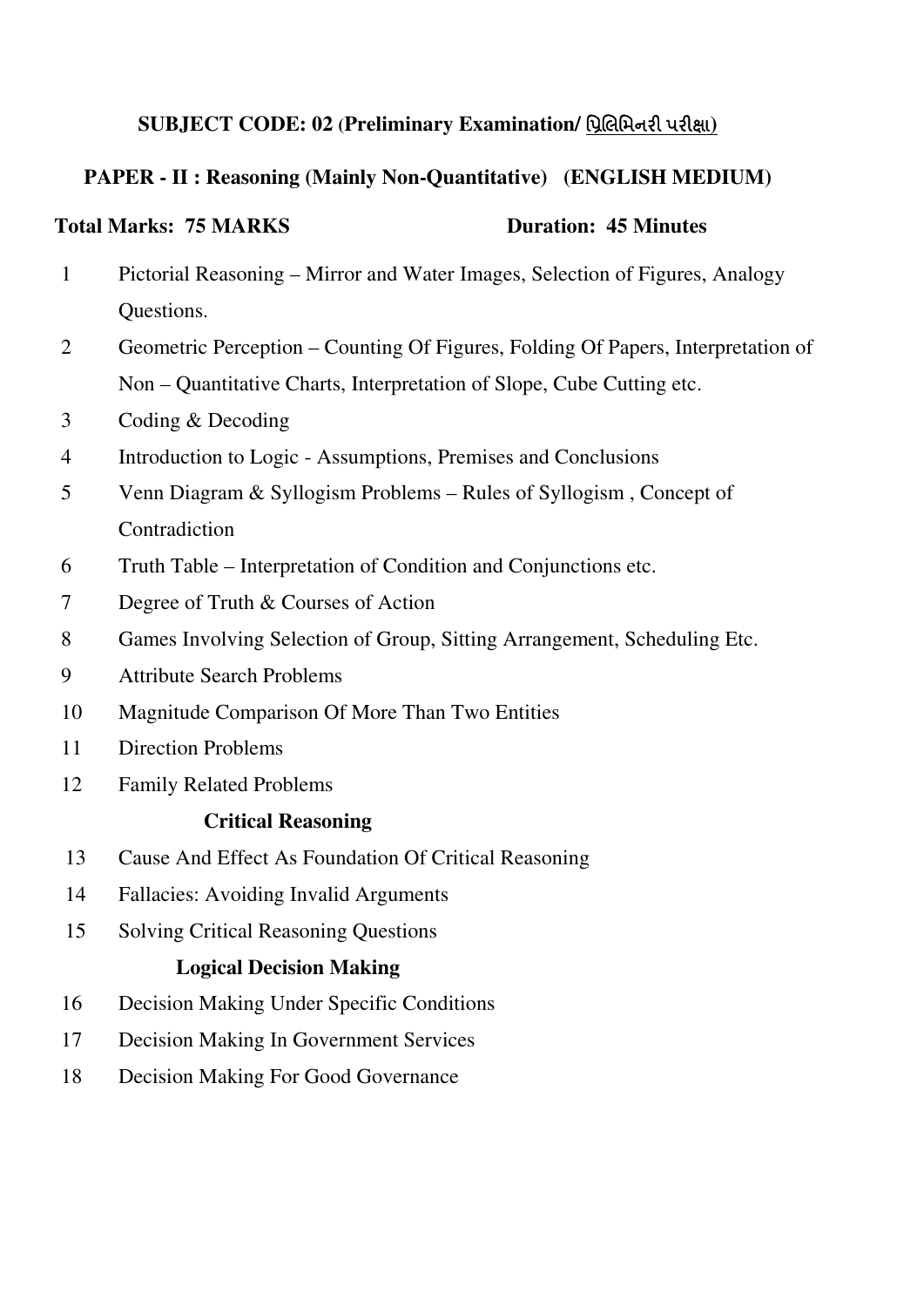## **SUBJECT CODE: 02 (Preliminary Examination/ પ્રિલિમિનરી પરીક્ષા)** PAPER – II: ગણતરી સંબંધિત ક્ષમતા (Quantitative Ability) **(GUJARATI MEDIUM)**

### Total Marks: 75 MARKS **Duration : 45 Minutes**

- 1. સંખ્યા વ્યવસ્થા ( જુદા જુદા પ્રકારની સંખ્યાઓ, વિભાજ્યતાનું પરીક્ષણ, ગુણનફળમાં એકમની સંખ્યા, શેષ)
- $2.$  વર્ગ, વર્ગમૂળ અને ઘન
- 3. અવિભાજ્ય સંખ્યાઓ, અવયવો અને ગુરૃત્તમ સાધારણ અવયવ અને લઘુત્તમ સાધારણ અવયવ
- 4. દશાશં અવયવ
- 5. પમાણ, હિસ્સો અને ચલ
- 6. ંત્રણનો નિયમ અને સાંકળનો નિયમ
- 7. ભાગીદાર
- 8. ટકાવારી ( ચલ સંબંધિત સમસ્યાઓ )
- 9. બીજગણિતની ભૂમિકા ( BODMAS કાનાભાગ્ વઓ વિચિત્ર પ્રતીકોની સરળ સમજુતી )
- $10.$  રૈખિક સમીકરણ (એ કે બે ચલમાં)
- $11.$  ઉંમર સંબંધિત પશ્ર્નો
- 12. સર°રાશ યા મƚયક, મƚયƨથ અનેબɆલક ુ , ભારત સર°રાશ
- 13. કાર્તેઝિયન યામ પદ્ધતિ ( બે બિંદૃઓ વચ્ચેનું અંતર, વિભાજનું સૂત્ર, સાદાં વિસ્તાર ક્ષેત્ર)
- 14. ઘાત અને ઘાતાંક ( દ્રિપદીય અભિવ્યક્તિમાં વર્ગ અને ઘન સંબંધિત સૂત્રો, અવયવો, દ્રિપદીય અભિવ્યક્તિનાં પારસ્પરિકો. કરણી તથા તેનો ઉકેલ અને સરખામણી )
- 15. નકી અને નૂકસાન ( નફાનો ગાળો, ક્રમિક વળતર, ખોટાં માપ તોલના ઉપયોગ દ્વારા મેળવાતો લાભ )
- $16.$  મિશ્રણ અને એલિગેશન ( સંયુક્ત મિશ્રણ, પુનરાવર્તિત ભેળસેળ)
- $17.$  સાદું અને ચક્રવૃદ્ધિ વ્યાજ ( અસરકારક વ્યાજદર, સમાન હપ્તા )
- $18.$  સમય અને કાર્ય ( કાર્ય અને વેતન, પાઇપ અને ટાંકી )
- 19. સમય અને અંતર ( સાપેક્ષ ગતિ, ટ્રેન નાવ અને સ્ટીમર સંબંધિત પ્રશ્ર્નો )
- $20.$  ગણનો સિદ્ધાંત ( ગણતરીનું સૂત્ર)
- 21. ગણતરી, ક્રમચય અને સંચય ( પુનરાવર્તિત ક્રમચય, ક્રમચય અને સંચયનું પાયાનું સુત્ર)
- 22. સંભવિતતાનો સિદ્ધાંત ( પૂરક ઘટનાઓ, સ્વતંત્ર ઘટનો, ઉમેરવાનો સિદ્ધાંત, ભૌમિતિક સભિવતતાઓ ં )
- 23. અસમાનતા (ત્રણ ચલ સુધી ન્યુનતમ અને મહત્તમ મૂલ્ય શોધવાની પદ્ધતિ)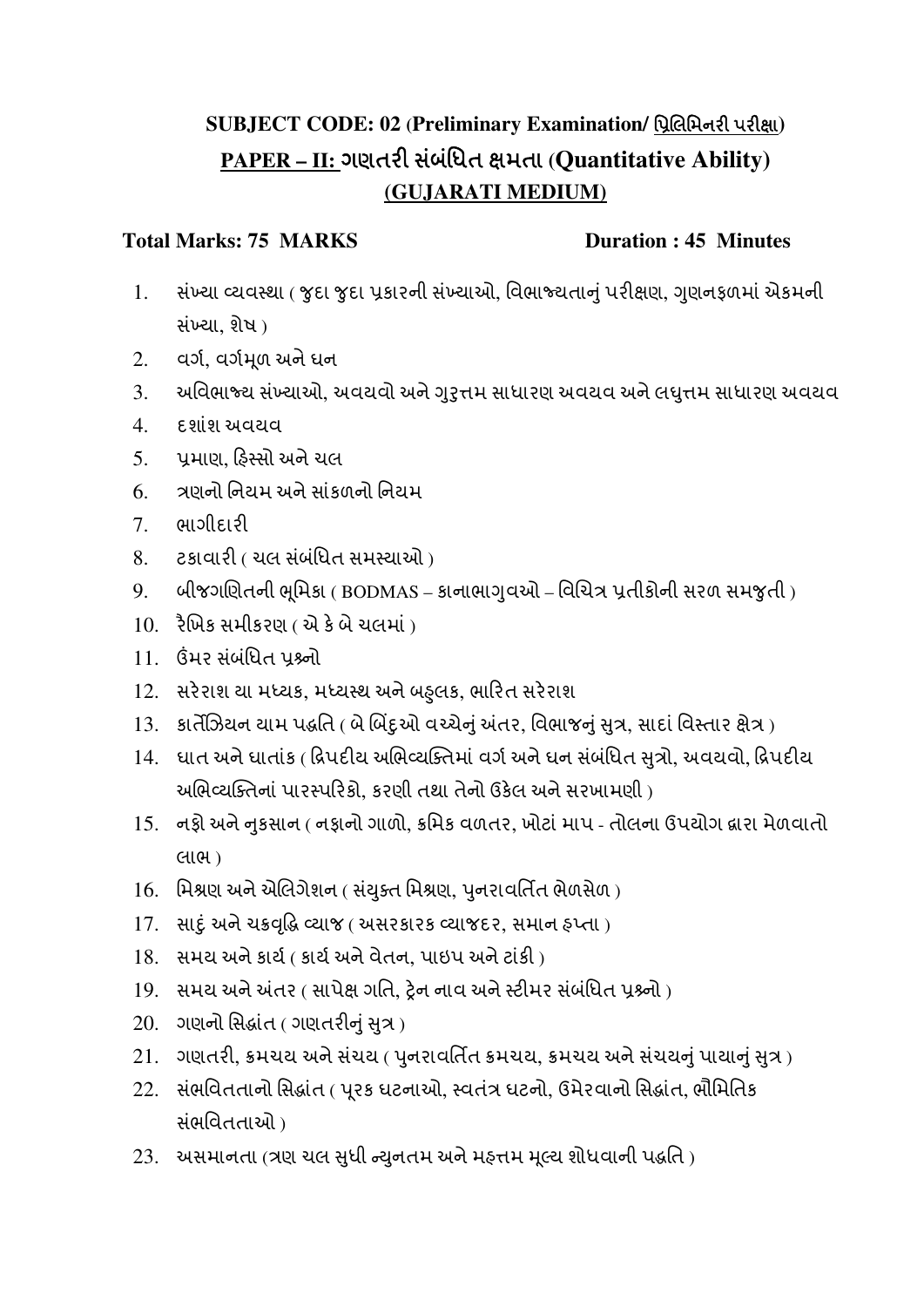- 24. વર્ગાત્મક સમીકરણ એક ચલમાં ( વર્ગની લાક્ષણિક્તાઓ, સમીકરણ હલ કરવામાં અવયવની પćિતઓનો ઉપયોગ )
- 25. શ્રેણી અને શ્રેઢી ( સમાંતર શ્રેણી ( AP ) ની n સંખ્યાના સરવાળા, ગુણોત્તર શ્રેણી (GP) ની n સંખ્યાના સરવાળા, અનિશ્ચિત ગુણોત્તર શ્રેણીના સરવાળા, સમાંતર તેમજ ગુણોત્તર (AP & GP) સંયુક્ત શ્રેણીના સરવાળા)
- 26. રેખા, ખૂણા, ત્રિકોણ, ચતુષ્કોણ ( સામાન્ય ભૌમિતિક આકૃતિઓ, સાદી કે ત્રાંસી સમાંતર રેખાઓના ગુણધર્મો, ત્રિકોણની સાપેક્ષ બાજુઓના માપનના ગુણધર્મો, પાયથાગોરસનું પ્રમેય, ચતુર્ભુજ, લંબગોળ, સમાંતર બાજુ ચતુષ્કોણ, સમભુજ ચતુષ્કોણ)
- $27.$  વર્તુળ
- 28. ક્ષેત્રફળ અને પરિમિતિ ( લંબચોરસ, ત્રિકોણ, વર્તુળ વગેરે)
- 29. જથ્થો અને સપાટીનો વિસ્તાર ( છ સમાંતર બાજુ ધરાવતો ઘન, ઘન સિલિન્ડર, શંકુ આકાર, ગોળાકાર )
- $30.$  જથ્થાત્મક તુલના ( ગાણિતિક, બીજગણિતક, ભૌમિતિક )
- $31.$  કેલેન્ડર ( પંચાંગ)
- 32. ઘડિયા**ળ**
- 33. ̆વેગ
- 34. સંખ્યાઓની શ્રેણી
- 35. ઝડપી ગણતરીથી માહિતીનું અર્થધટન
- 36. માહિતીનું અર્થધટન ( Data interpretation )
- 37. માહતીની પયા½Ɯતતા ( Data sufficiency )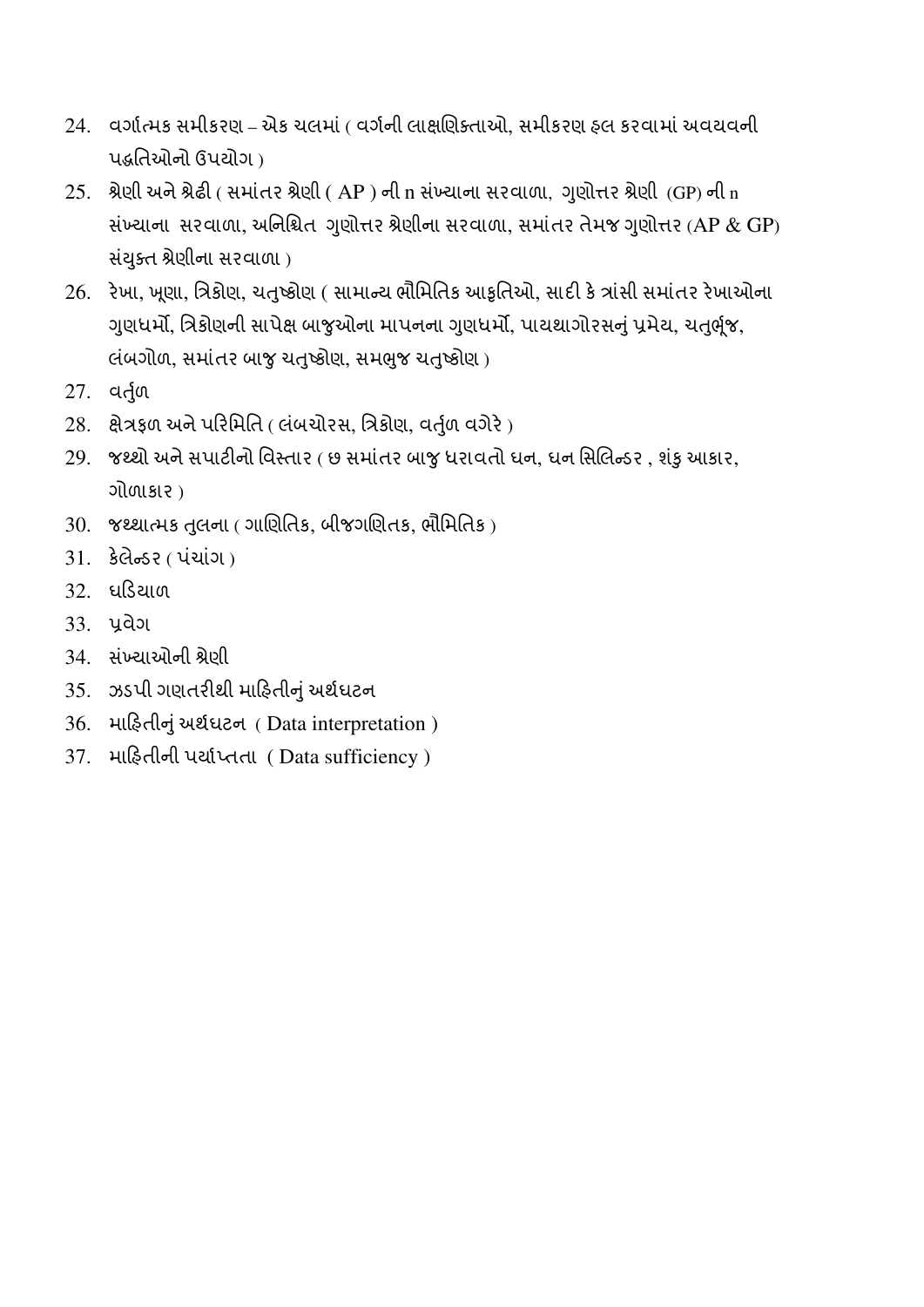## **SUBJECT CODE: 02 (Preliminary Examination/ પ્રિલિમિનરી પરીક્ષા) PAPER–II: Quantitative Ability (ENGLISH MEDIUM)**

### **Total Marks: 75 MARKS Duration: 45 Minutes**

- 1. Number system different types of numbers, tests of divisibility, unit digit in product, remainders
- 2. Square, square root and cube
- 3. Prime numbers, factorization and HCF & LCM
- 4. Decimal fraction
- 5. Ratio, proportion and variation
- 6. Rule of three & chain rule
- 7. Partnership
- 8. Percentage problems involving product of variables
- 9. Introduction to algebra BODMAS, simplification of weird symbols
- 10. Linear equations in one and two variables
- 11. Problems on ages
- 12. Average of mean, median, mode including weighted mean
- 13. Introduction to Cartesian co ordinates distance between points, section formula, area in simple cases
- 14. Power and exponent formulae involving squares and cubes of binomial expressions, factorisation, reciprocals in binomial expressions, surds, rationalization of surds, comparison of surds
- 15. Profit and loss margin of profit, successive discounts, gains from using false weights and measures
- 16. Mixture and Alligation compound mixture, repeated adulteration
- 17. Simple and compound interest effective interest rate, equated instalments
- 18. Time and work work and wages, pipes and cistern
- 19. Time and distance relatives speed, problems on trains, boats and streams
- 20. Set theory counting principle
- 21. Counting, permutation & combination permutation with repetition, basic formulae of permutation and combination
- 22. Probability theory complementary events, independent events, addition principle, geometric probability
- 23. Inequalities application to finding minimum and maximum value of sum and product of up to three variables
- 24. Quadratic equation properties of roots, factorization method to solve equations
- 25. Sequences and progressions arithmetic progression, sums of n terms of an AP in general, geometrical progression, sum of n term of a GP , sum of infinite GP , sum of mixed AP and GP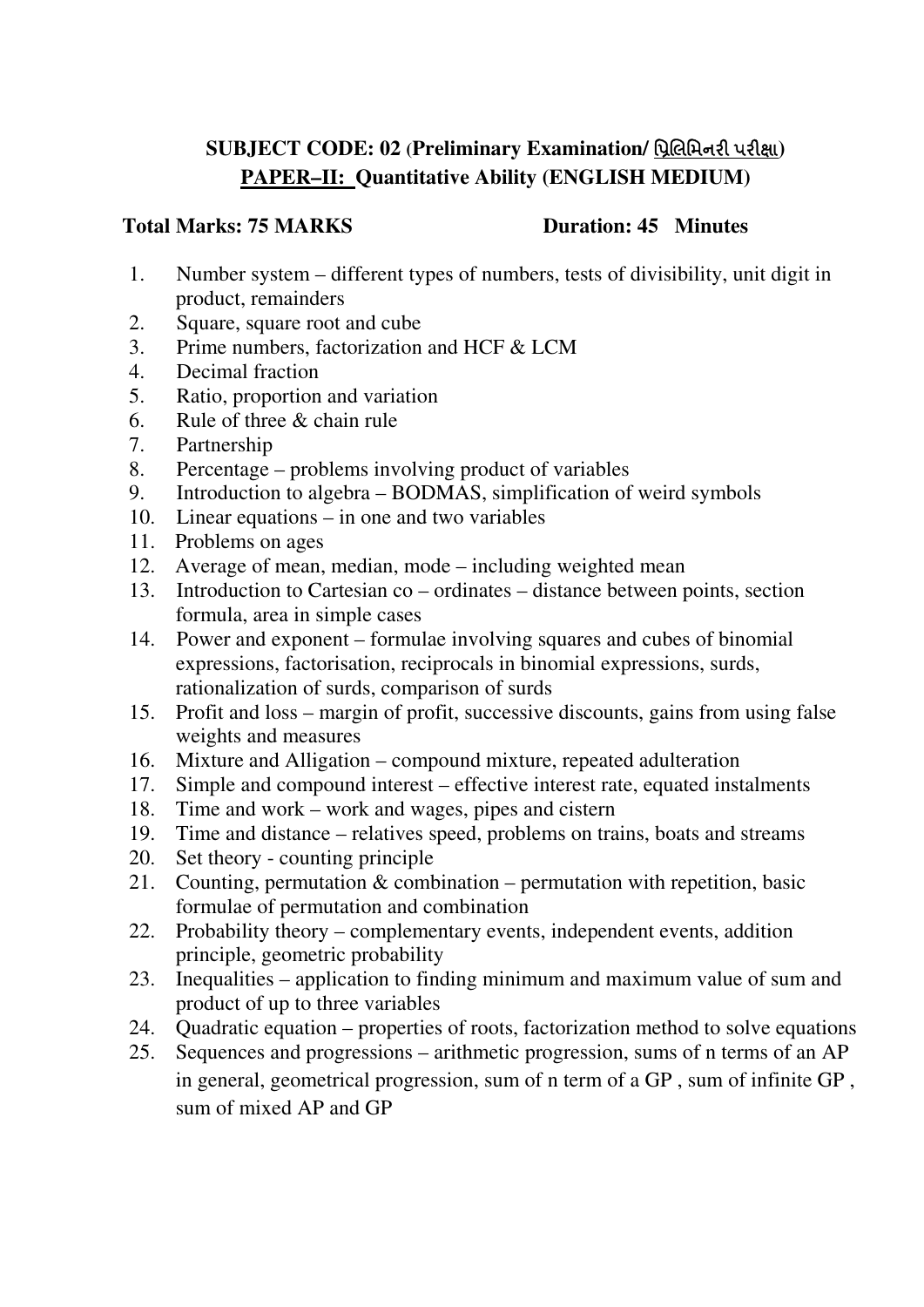- 26. Lines, angels and common geometrical figures properties of transverse of parallel lines, properties of related to measure of sides of a triangles, Pythagoras theorem, quadrilateral, rectangle, parallelogram, and rhombus
- 27. Circles
- 28. Area and perimeter of rectangles, triangles, circles etc.
- 29. Volume and surface area of cuboids, cubes, cylinder, cone, and sphere
- 30. Quantitative comparison algebraic and geometrical included
- 31. Calendar
- 32. Clocks
- 33. Races
- 34. Number series including application in matrix and simple geometric forms
- 35. Speed math for data interpretation
- 36. Data interpretation tables, pie charts, bar charts, line chart etc.
- 37. Data sufficiency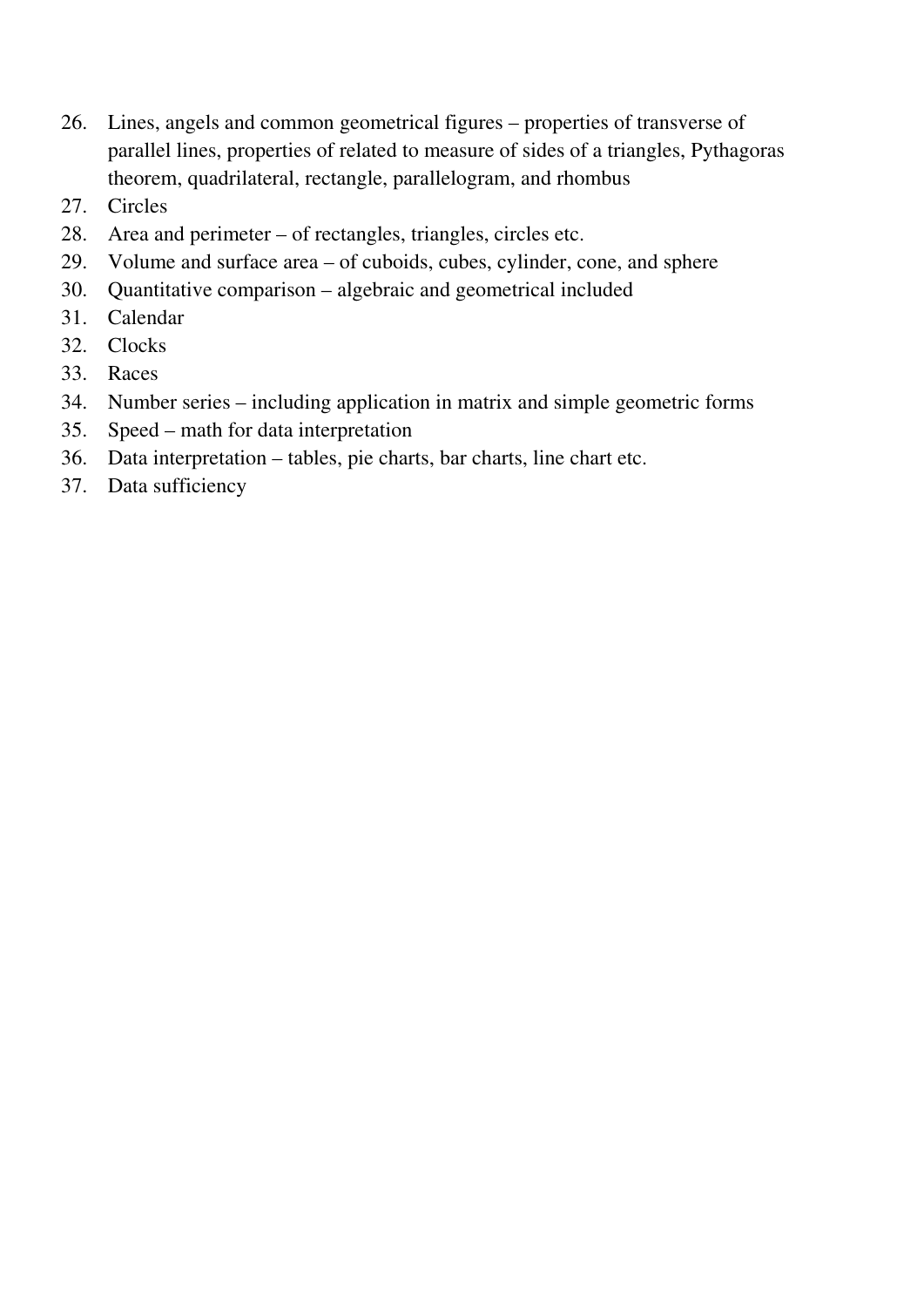## **SUBJECT CODE: 03 (Preliminary Examination/ પ્રિલિમિનરી પરીક્ષા) PAPER – III:** સામાƛય અƟયાસ **(GUJARATI MEDIUM)**

# કëાઃ ƨનાતકȢુલ Ȥણુ **-**ર૦૦ પ્રશ્નપત્રનો પ્રકારઃ હેતલક્ષી સમયા: ૧૨૦ મિનિટ

- ૧. ગજરાતની ભગોળઃભૌગોલિક. આર્થિક. સામાજિક અને ઔદ્યોગિક.
- ૨. નીચેની બાબતોમાં સરકારી નીતિ. કલ્યાણ યોજનાઓ તથા આ બાબતોમાં સમસ્યાઓ અને પશ્નો.
- (ક) બાળ વિકાસ (ખ)મહિલા વિકાસ (ગ) ચવકોનો વિકાસ (ઘ) આદિવાસી વિકાસ (ચ) સામાજિક લષ્ટિએ વંચિત વર્ગોનો વિકાસ (છ)વિકલાંગોનું કલ્યાણ (જ) વયોવૃધ્ધ લોકોનું કલ્યાણ (ઝ)કામદાર કƣયાણ
- ૩. ગુજરાતમાં શિક્ષણ વ્યવસ્થા–રાજ્ય નીતિ,સમાજના નબળા વર્ગોના અને મહિલાઓના શિક્ષણ વિષયક પ્રશ્નો, શિક્ષણનું ખાનગીકરણ-શિક્ષણના ક્ષેત્રમાં પ્રવેશ, ગુણવત્તા, દરજ્જો તેમજ સામાજિક ન્ચાય સંબંધી મુદાઓ, ઉચ્ચ શિક્ષણની સંસ્થાઓ, ઉચ્ચ શિક્ષણ સામેના પડકારો, સર્વશિક્ષા અભિયાન, મધ્યાહ્ન ભોજન યોજનાની ભૂમિકા અને મહ્ત્વ.
- ૪. માનવ સશં ાધન**-**િવકાસઃ
- ૪.૧ ભારતનો માનવ સંશાધન વિકાસઃ ભારતની લોક વસ્તીની વર્તમાન પરિસ્થિતિ, સંખ્યાત્મક સ્વરૂપ (પરિમાણ અને વૃધ્ધિ, લિંગ, ઉંમર, શહેરી અને ગ્રામીણ) અને ગુણાત્મક સ્વરૂપ (શિક્ષણ અને આરોગ્ય વિષયક કાળજી) વસ્તી વિષયક નીતિ અને ૨૦૫૦ સુધીની ધારણા, આધુનિક સમાજમાં માનવ સંસાધન આયોજનનું મહ્ત્વ અને આવશ્યકતા, માનવ સંશાધન-વિકાસના આયોજનમાં સમાવિષ્ટ અંગભુત ઘટકો અને પરિબળો, ભારતમાં બેકારીનું સ્વરૂપ, પ્રકારો અને સમસ્યા, ભારતમાં રોજગાર માટેનું વલણ, વિભિન્ન વિભાગોમાં કુશળ કામદારોનો માંગણી-દર, માનવ બળના વિકાસ માટે કાર્યરત સરકારી અને બિનસરકારી સંસ્થાઓ. સરકારની રોજગાર નીતિ. બેરોજગારી અને અલ્પ રોજગારી ઓછી કરવાની જુદી જુદી યોજનાઓ.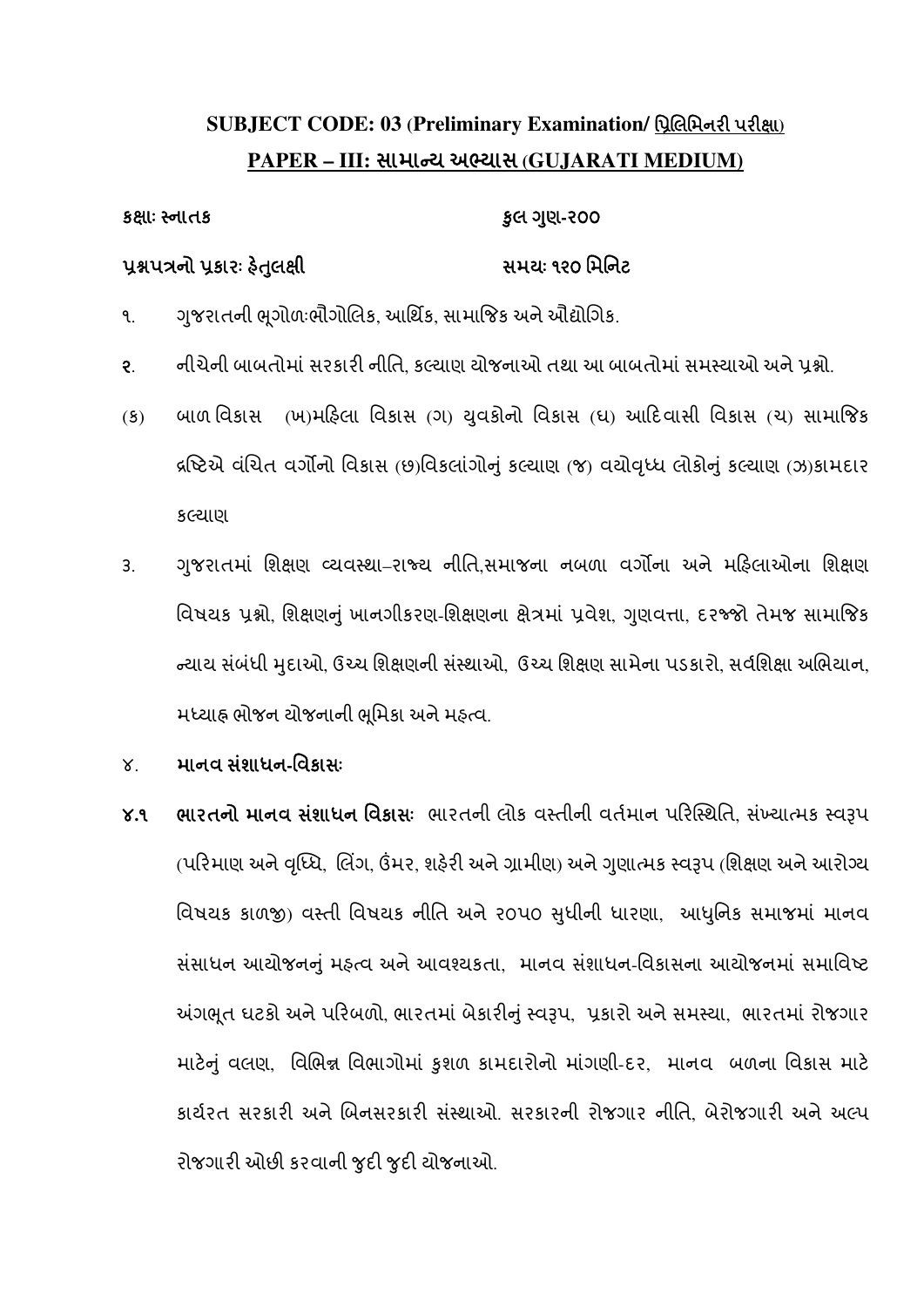- ૪**.૨ શિક્ષણ**ઃ માનવ સંશાધન વિકાસ અને સામાજિક પરિવર્તનના સાધન તરીકે શિક્ષણનો વિચાર, ભારતની (પૂર્વ પ્રાથમિકથી ઉચ્ચ શિક્ષણ) શિક્ષણ પ્રણાલી (શિક્ષણનું સાર્વત્રીકીકરણ, શિક્ષણનું વ્યવસાયીકરણ, ગુણવત્તામાં સુધારો, ડ્રોપઆઉટનું પ્રમાણ વગેરે) સમસ્યાઓ અને પ્રશ્નો, કન્યાઓ માટે શિક્ષણ, સામાજિક અને આર્થિક ગરીબ વર્ગ, અપંગો, લઘુમતિઓ, પ્રખરતા શોધ વગેરે, સરકારની શૈક્ષણિક નીતિ, યોજનાઓ અને કાર્યક્રમો, અનૌપચારિક શિક્ષણ અને પ્રૌઢ શિક્ષણના પ્રસારનું નિયમન અને નિયંત્રણ કરનારી સરકારી અને સામાજિક સ્વયંસેવી સંસ્થાઓ વગેરે. વૈશ્વિકરણ અને ખાનગીકરણની ભારતીય શિક્ષણ પર અસરો, રાષ્ટીય જ્ઞાન આયોગ, રાષ્ટીય ઉચ્ચશિક્ષણ અને સંશોધન આયોગ, આઇ.આઇ.ટી., આઇ.આઇ.એમ., એન.આઇ.ટી.
- ૪**.**૩ ƥયવસાિયક િશëણઃ માનવ સશાધન ં િવકાસનાસાધન તરક° ƥયવસાિયક/ટ°કિનકલ િશëણનો વિચાર, ભારતની વર્તમાન સ્થિતિ, શિક્ષણ પ્રણાલી અને તાલીમ, સરકારી નીતિ, યોજનાઓ અને કાર્યક્રમો-સમસ્યાઓ, પ્રશ્નો અને તેના નિરાકરણના પ્રયત્નો. વ્યવસાયિક અને ટેકનિકલ શિક્ષણનો પ્રસાર. વિનિયમન કરનારી અને અધીસ્વીકૃતિ આપનારી સંસ્થાઓ.
- ૪.૪ શ્વારોગ્યઃ માનવ સંશાધન વિકાસના આવશ્યક અને મખ્ય ઘટક તરીકે આરોગ્યનો વિચાર, જીવન ધોરણ વિષયક આંકડાઓ, વિશ્વ આરોગ્ય સંસ્થા – ઉદ્દેશ , રચના, કાર્યો અને તેના કાર્યક્રમો, સરકારની આરોગ્ય વિષયક નીતિ. યોજનાઓ અને કાર્યક્રમો. ભારતમાં આરોગ્યની કાળજી લેનાર તંત્ર. આરોગ્ય સાથે સંબંધિત સમસ્યાઓ અને તેના નિરાકરણ માટેના પ્રયત્નો, જનની-બાળ સુરક્ષા યોજના, રાષ્ટ્રીય ગ્રામીણ આરોગ્ય અભિયાન.
- પ. ભારતનું બંધારણઃ (૧) આમુખ (૨) મુળભુત ફક્કી અને ફરજો (૩) રાજ્યનીતિના માર્ગદર્શક સિધ્ધાંતો (૪) ન્યાયતંત્ર (૫) કેન્દ્ર અને રાજય સંબંધો (૬) વૈદ્યાનિક સત્તાઓનું વિભાજન (૭) રાજ્યપાલની નિમણૂક અને સત્તાઓ (૮) સંઘ યાદી, રાજ્ય યાદી અને સમવતી યાદી (૯) સંવિધાનિક સમિતિઓ (૧૦) સંઘ – રાષ્ટ્રપતિ અને ઉપ રાષ્ટ્રપતિ, મંત્રી મંડળ, ભારતના એટર્ની જનરલ, સરકારી કામકાજનું સંચાલન (૧૧) ચુંટણીઓ.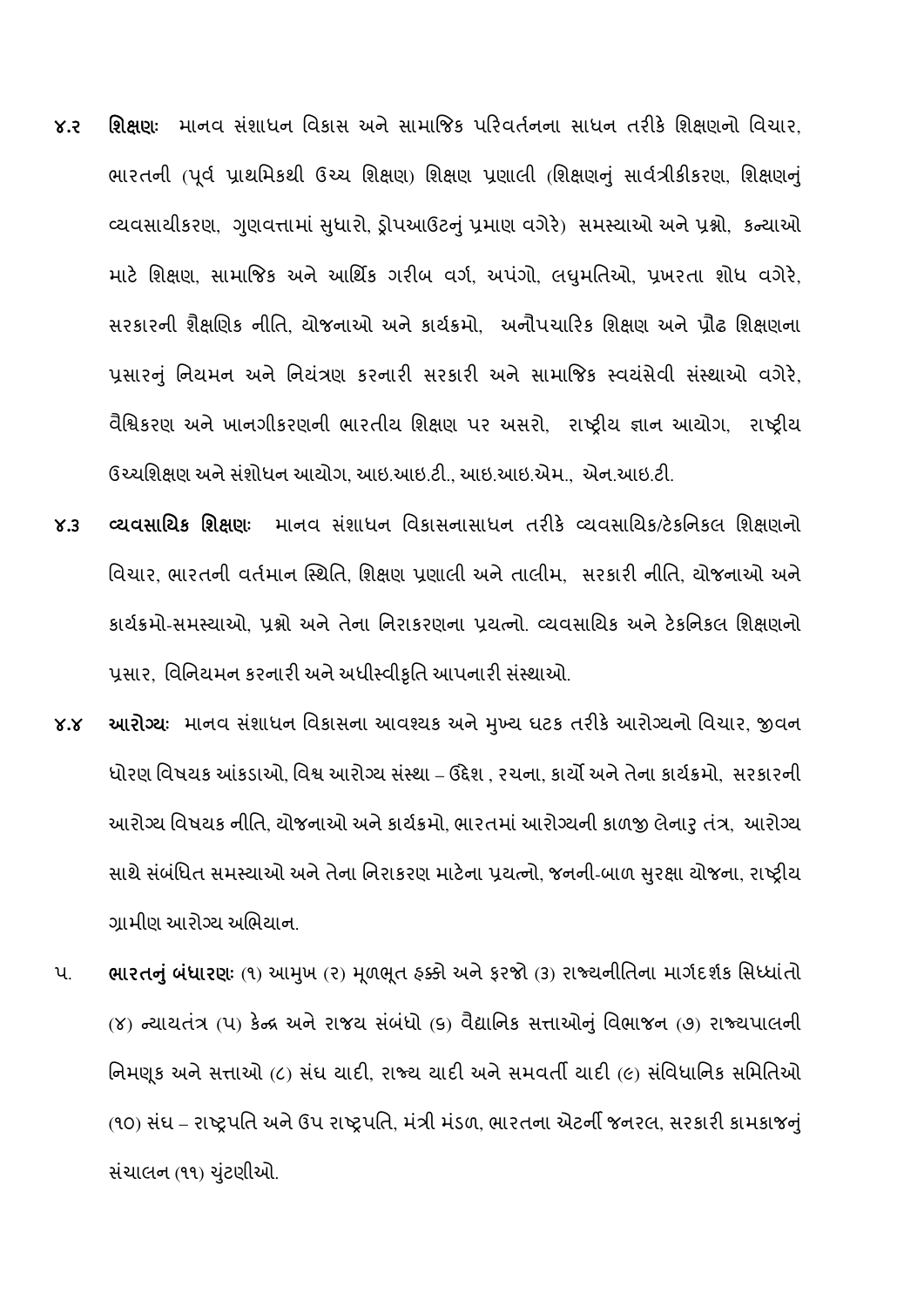s. કુદર**તી આપત્તિ વ્યવસ્થાપન**ઃ કુદરતી આપત્તિની વ્યાખ્યા, સ્વરૂપ, આપત્તિના પ્રકાર અને વર્ગીકરણ. કુદરતી મુશ્કેલીઓઃ કારણભૂત ઘટકો તેમજ તે સૌમ્ય કરનારી ઉપાય યોજના. પૂર, ભુકંપ, ત્સુનામી, ભેખડો ધસી પડવી વગેરે. આપત્તિઓ ઠળવી બનાવવાની ઉપાય યોજના ઉપર અસર કરનારા ધટકો.

## ૭. િવિકાસ અને પર્યાવરણીય સમસ્યાઓ અને ઉપાયો.

(૧) પર્યાવરણ સુરક્ષા, પર્યાવરણ સુરક્ષા ધારો, એર (પ્રિવેન્સન એન્ડ કંટ્રોલ ઓફ પોલ્યુશન) એકટ, વોટર (પ્રિવેન્સન એન્ડ કંટોલ ઓક પોલ્થશન) એકટ, વોટર પોલ્યશન, જંગલ સંરક્ષણ એકટની સામાન્ય જોગવાઈઓ

(૨) પરિસ્થિતિક તંત્ર (ઇકો સિસ્ટમ) અને જૈવ વિવિધતા (બાયો ડાયર્વસીટી-ઇકો સીસ્ટમ)ની વ્યાખ્યા, પરિસ્થિતિ વિજ્ઞાન (ઇકોલોજ) નો પાયાનો કન્સેપ્ટ. પરિસ્થિતિ તંત્રમાં પોષણ કડી.

(3) પર્યાવરણીય પ્રદૂષણઃ હવા, પાણી, જમીન, દરિયાઇ, અવાજ, ન્યુક્લિયર તથા થર્મલ પ્રદૂષણ થવાના કારણો, અસરો અને નિવારવાના ઉપાયો, ગંદા પાણીના નિકાલની વ્યવસ્થા.

(૪) ઇન્કર્મેશન ટેકનોલોજી-પર્યાવરણ અને માનવીય સ્વાસ્થ્યમાં કાળો.

(પ) વૈશ્વિક પર્યાવરણ જેવા કે ક્લાઇમેટ ચેઇન્જ, એસિડનો વરસાદ, ગ્લોબલ વોર્મિંગ, વોટર શેડ મેનેજમેન્ટ, પડતર જમીનનું ઉપજાઉ જમીનમાં નવસંસ્કરણ.

- ૮. રાષ્ટ્રીય અને આંતરરાષ્ટ્રીય મહ્ત્વની ઘટનાઓ.
- ૯. રમતો અને ખેલકૂદઃ દેશ, ખેલાડી, રમતોના નિયમો, આયોજન, એવોર્ડ, આંતરરાષ્ટ્રીય રમતોત્સવ કે વિવિધ ટુર્નામેન્ટ/સ્પર્ધાઓ, રમતના રેકર્ડ, તાજેતરના પરિણામો તેમજ આ મદાઓ સંદર્ભે ગુજરાતની ƨથિત.
- ૧૦. ભારતની સ્વાતંત્ર્ય પ્રાપ્તિ પૂર્વે અને એ પછી બનેલા મહ્ત્વના બનાવો.
- ૧૧. સામાન્ય વિજ્ઞાનઃ રોજ-બરોજના વિજ્ઞાનના અવલોકનો અને અનુભવો કે જેમાં વિજ્ઞાનની કોઇ શાખાનો વિશિષ્ટ અભ્યાસ કર્યો નથી તેવી વ્યકિત પાસેથી અપેક્ષા રાખી શકાય તેવી બાબતો.
- ૧૨**.** રોજ-બરોજના બનાવો.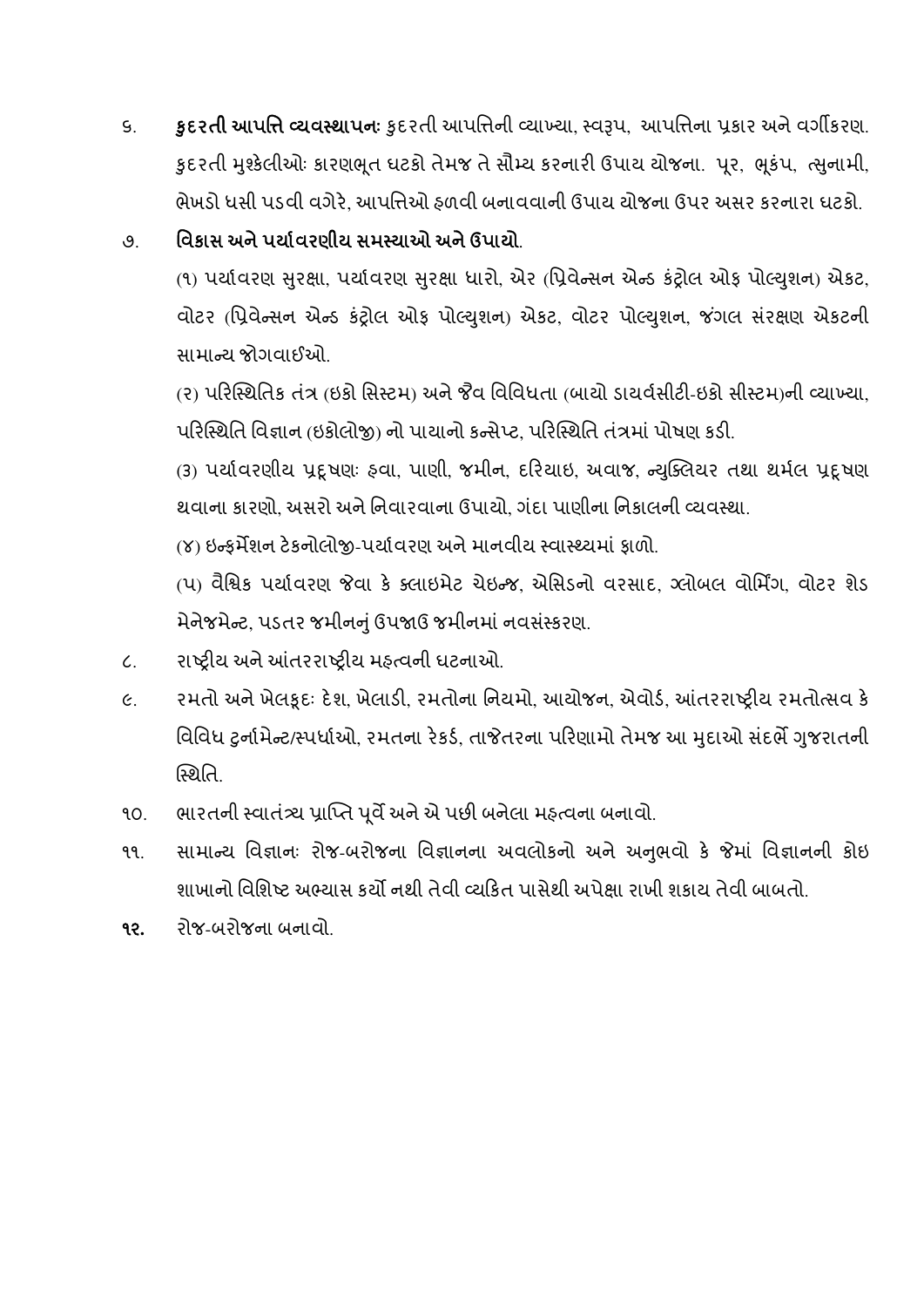## **SUBJECT CODE: 03** *(Preliminary Examination/ પિલિમિનરી પરીક્ષા)* **PAPER – III: GENERAL STUDIES (ENGLISH MEDIUM)**

Standard - Degree level Total marks – 200 Nature of Paper Objective Type Duration – 120 minutes

- 1. **Geography of Gujarat :** Geographical, Economic, Social and Industrial
- 2. **The Government policies , welfare schemes and the problems and issues related to the following matters** :
	- (A) Child Development
	- (B) Women Development
	- (C) Youth Development
	- (D) Tribal Development
	- (E) Development for Socially Deprived Classes
	- (F) Welfare for disabled persons
	- (G) Welfare for aged persons
	- (H) Labour welfare

#### 3. **Education system in Gujarat:**

State policy, Educational problems of Weaker Section of the Society and Women, Privatization of Education – issue of access to education, merit, quality and Social Justice. The institutions of Higher Education, the challenges of Higher Education, Serva Siksha Abhiyan, the role and importance of the Mid-Day Meal Scheme.

#### 4. **Human Resource Development**:

4.1 **Human Resource Development in India** – present status of population in India - quantitative aspect (size and growth – Sex, Age, Urban and Rural) and qualitative aspects (Education and Healthcare). Population policy and projection up to 2050. Importance and need of Human resource planning in modern society. Components and factors involved in planning of Human resources. Nature, types and problems of unemployment in India, Trends of Employment in India, Demand estimate of skilled manpower in different Sectors and Areas. Governmental and Voluntary institution engaged in development of manpower. Govt. employment policy, various schemes to reduce unemployment and underemployment.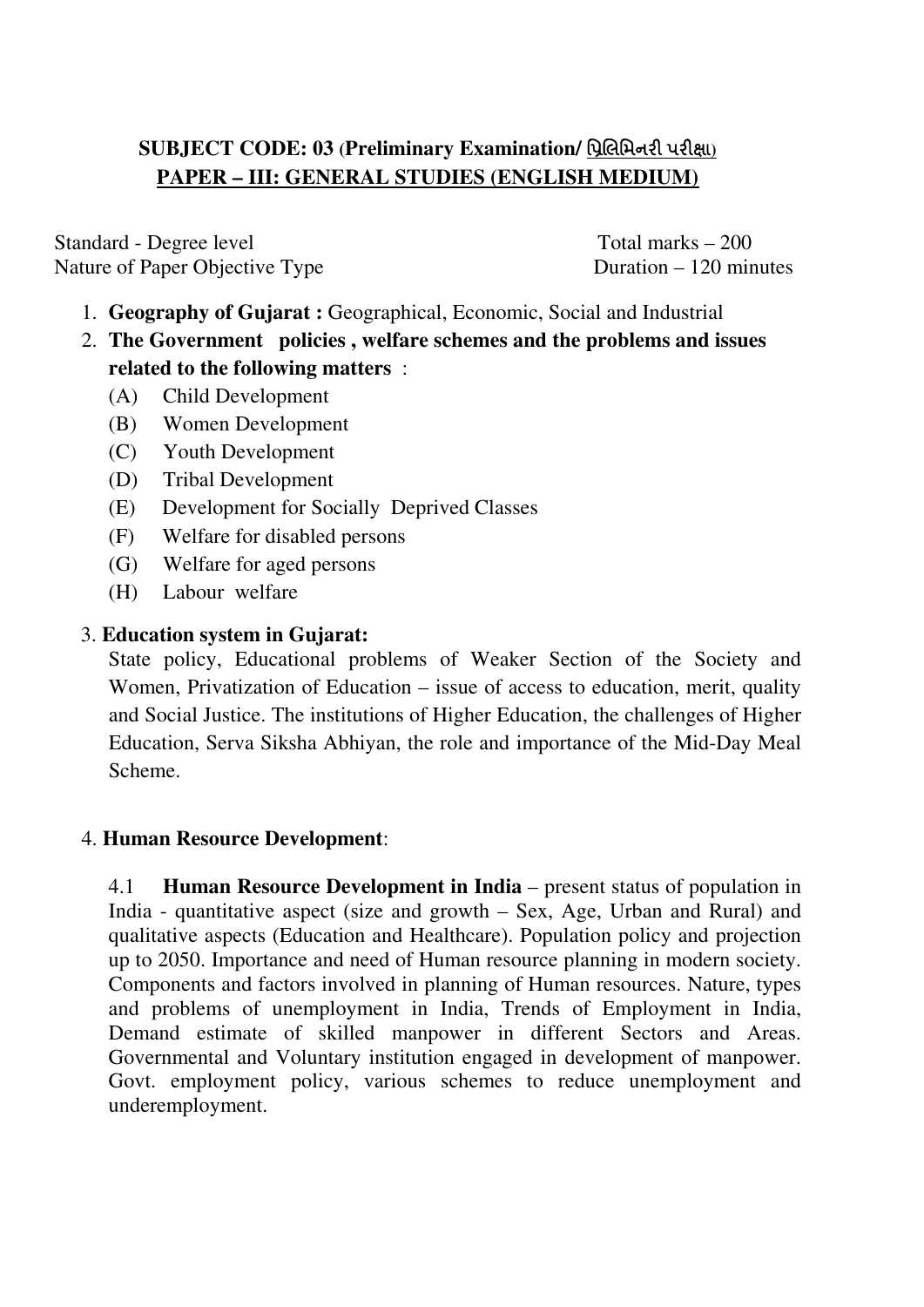- 4.2 **Education**: Education as a tool of HR development and social change. Education (Pre-primary to Higher Education) systems in India. Problems and issues (universalization of education, vocationalisation of education, Quality improvement, Dropout rate etc.) Education for girls, Socially and Economically underprivileged classes, disabled, Minorities, Talent Search etc. Govt. policies, Schemes and programs for Education. Govt. and Voluntary Agencies involved in promoting, regulating and monitoring Formal, Non – Formal and Adult education, e-learning. Impact of globalization and privatization on Indian education. National Knowledge Commission, National Commission for Higher Education and Research, IITs, IIMs, NITs.
- 4.3 **Vocational Education**: As a tool of HR development. Vocational / Technical Education - Present status, systems and training in India. Govt. policies, schemes and programmes – Problems, issues and efforts to overcome them. Institutes involved in promoting, regulating, accrediting vocational and Technical Education.
- 5 The Constitution of India
	- (1) Preamble
	- (2) Fundamental Rights and Duties
	- (3) Directive Principles of State Policy
	- (4) Judiciary Systems
	- (5) Central State Relations.
	- (6) Distribution of Legislative Powers
	- (7) The appointment and power of the Governor
	- (8) Union list, State list and concurrent list
	- (9) Constitutional Committees
	- (10) Union President, Vice President, Council of Ministers , Attorney General of India, Management of Government functions
	- (11) Elections

#### **6 Disaster Management :**

Definition, nature, types and Classification of disasters, Natural Hazards: Casuative factors and mitigation measures – floods, earthquakes, tsunami, landslides etc. Factors affecting mitigation measures.